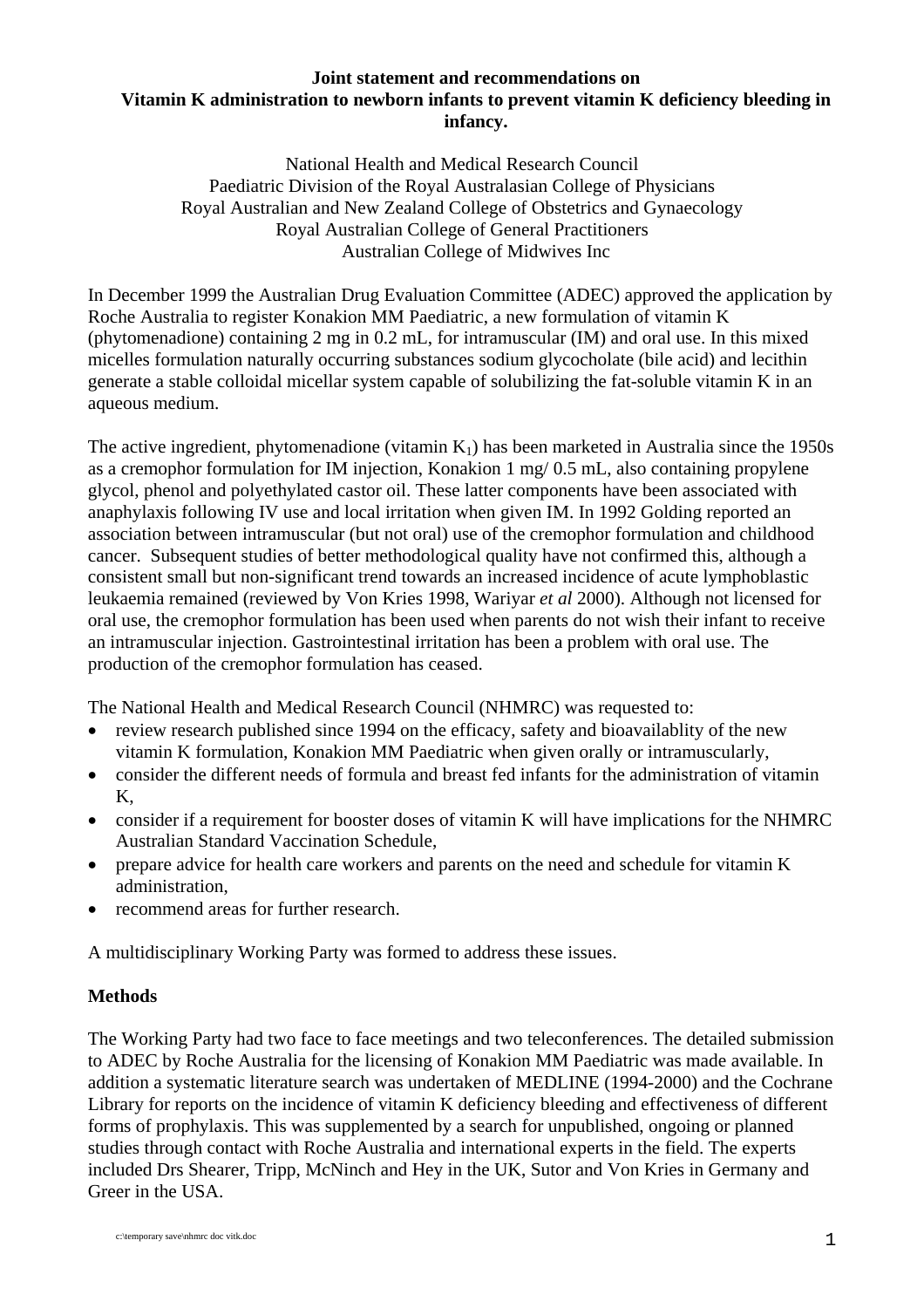A five week phase of full public consultation was undertaken following NHMRC endorsement of the Joint Statement and Recommendations as interim guidelines. The Working Party met to review the guidelines in light of the consultation submissions received.

# **Background**

The term 'haemorrhagic disease of the newborn' was first used in 1894 (Townsend 1894) to describe bleeding in the newborn, which was not due to traumatic birth or to haemophilia. Later many cases were found to be associated with vitamin K deficiency. The term 'vitamin K deficiency bleeding' (VKDB) has now been adopted (Sutor *et al* 1999). This is preferred since not all bleeding in the newborn is due to vitamin K deficiency and bleeding due to this cause is not confined to the newborn.

Vitamin K occurs in two forms, vitamin  $K_1$  whose source is dietary intake and vitamins  $K_2$ (menaquinones) that are produced by gut bacteria. All newborn infants have a relative vitamin K deficiency at birth (Shearer 1992). Vitamin  $K_1$  crosses the placenta poorly resulting in low fetal plasma concentrations of the vitamin, with a 30:1 maternal-infant gradient. After birth vitamin K status is related to dietary intake, being determined by the volume of milk ingested and the amount of vitamin  $K_1$  in the milk. Symptomatic VKDB can be precipitated in the first week of life by delayed or inadequate early feeding, or can occur later in the first six months as a result of inadequate oral absorption of vitamin  $K_1$ . Human breast milk contains relatively low concentrations of vitamin  $K_1$  (1 to 2 mg/L), whereas infant formula milks are by law supplemented with additional vitamin  $K_1$  to a minimum concentration of 30 mg/L). Therefore exclusively breast-fed infants are at increased risk of developing VKDB, unless supplemental vitamin K is administered. Cholestatic liver disease also impairs absorption of vitamin  $K_1$  and increases the risk of VKDB. Hepatic menaquinones (vitamins  $K_2$ ) protect adults and older infants from developing VKDB even in the presence of vitamin  $K_1$  deficiency. Vitamins  $K_2$  cannot be detected in the livers of newborn infants but gradually accumulate in the first few months of life. The source of vitamins  $K_2$  in young infants is from synthesis by gut flora. Until adequate stores of hepatic menaquinones have accumulated young infants remain susceptible to the occurrence of VKDB.

## **Diagnosis**

VKDB includes spontaneous or excessive induced bleeding (eg venipuncture or surgery) at any site associated with decreased activity of the vitamin K dependent coagulation factors (II, VII, IX and X) with normal activity of vitamin K independent factors, fibrinogen levels and platelet count (Sutor *et al* 1999). Confirmation of the diagnosis requires that the coagulation disorder is rapidly reversed following vitamin K administration and that other causes of coagulopathy are excluded.

## **Classification**

VKDB is classified into early, classical and late, based on the age of presentation (Sutor *et al* 1999, Von Kries 1999).

- **Early VKDB**, occurring on the first day of life, is rare and confined to infants born to mothers who have received medications that interfere with vitamin K metabolism. These include the anticonvulsants phenytoin, barbiturates or carbamazepam, the antitubercular drugs rifampicin or isoniazid and the vitamin K antagonists warfarin and phenprocoumarin. The reported incidence in infants of mothers who have received such medications without vitamin K supplementation is between 6 and 12 per cent (reviewed by Sutor *et al* 1999).
- **Classical VKDB** occurs from one to seven days after birth and is more common in infants who are unwell at birth or who have delayed onset of feeding. Bleeding is usually from the umbilicus, gastrointestinal tract, skin punctures, surgical sites and uncommonly in the brain. The incidence reported in the literature is variable, with rates of 0.25 to 1.5 per cent in early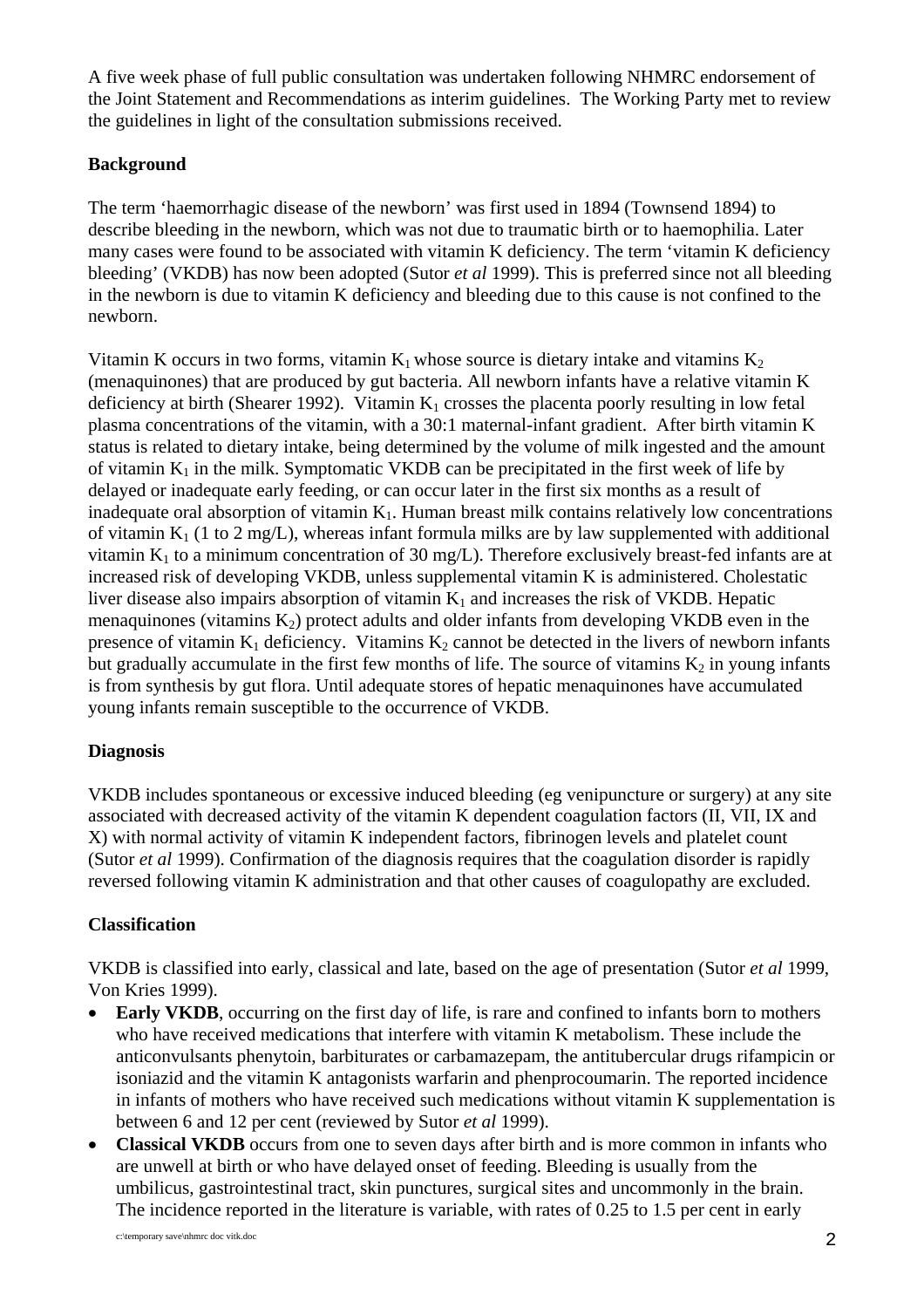reports of both sick and well infants to 0 to 0.44 per cent in recent reviews predominantly of well infants. There is considerable uncertainty about the true rates of classical VKDB since full diagnostic criteria outlined above were seldom met.

• Late VKDB occurs from eight days to six months after birth, with most presenting at one to three months. It is almost completely confined to fully breast-fed infants. About half of the infants have underlying liver disease or occasionally other malabsorptive states. Serious intracranial haemorrhage occurs in about 30 to 50 per cent. Other sites of bleeding include skin, gastrointestinal tract, umbilicus or surgical sites. About 30 per cent have minor bruising or other signs of coagulopathy (warning bleeds), preceding the serious haemorrhage. Infants at risk may have signs of predisposing cholestatic liver disease such as prolonged jaundice, pale stools, and hepatosplenomegaly. The rate of VKDB in infants without prophylaxis has been reported as between five and 20 per 100,000 births. The mortality is about 30 per cent (Loughnan and McDougall 1993).

### **Prophylaxis**

In Australia prophylaxis with a single IM injection of 1 mg Konakion (cremophor) was introduced in the early 1970s. This was initially given to 'sick' infants such as those born preterm or following perinatal asphyxia, and later became routine for all infants.

At present over 95 per cent of approximately 260,000 newborn infants born in Australia each year receive IM vitamin K (cremophor formulation) prophylaxis at birth, most of the remainder receive either oral prophylaxis with repeated doses of the same formulation and a small number receive no prophylaxis (Australian Paediatric Surveillance Unit - unpublished). In 1994 the NHMRC recommended that all infants should receive prophylaxis and that the IM route was preferred for reliability of administration. Prophylaxis has been recently reviewed (Brousson *et al* 1996, Cornelissen *et al* 1997, Sutor *et al* 1999, Von Kries 1999) and these studies underpin the statements below.

#### **Effectiveness of prophylaxis**

There are no randomised-controlled trials that adequately address the effectiveness of prophylaxis in preventing VKDB. The results of surveillance systems in different countries, including Australia, have been used to infer effectiveness by recording the type of prophylaxis used in reported cases of VKDB (Cornelissen *et al* 1997).

**Early VKDB** can appear at birth and so it has been recommended that women who are taking medication known to interfere with vitamin K metabolism should receive 20 mg of vitamin K daily for at least two weeks before birth. Further, newborn infants born to such mothers should have intramuscular vitamin K immediately after birth (Fetus and Newborn Committee 1988).

**Classical VKDB** is virtually eliminated by the administration of a single dose of vitamin K given by any route on the day of birth.

Late VKDB in the first six months of life is the main concern because, although rare, bleeding can be serious and life threatening and the incidence varies with different regimens of prophylaxis. Cornelissen *et al* (1997) and Von Kries (1999) summarised the results from different countries using various methods of administration. A single IM injection of 1 mg of Konakion (cremophor) has been the most reliable and effective form of prophylaxis with rates of less than 0.3 per 100,000 births reported. Regular oral dosing such as 25 mg daily (Netherlands) or 1 mg weekly (Denmark) requires parental diligence but is as effective as a single IM (cremophor) dose at birth. Formula feeding also supplies a regular dose and late VKDB is very rare in such infants.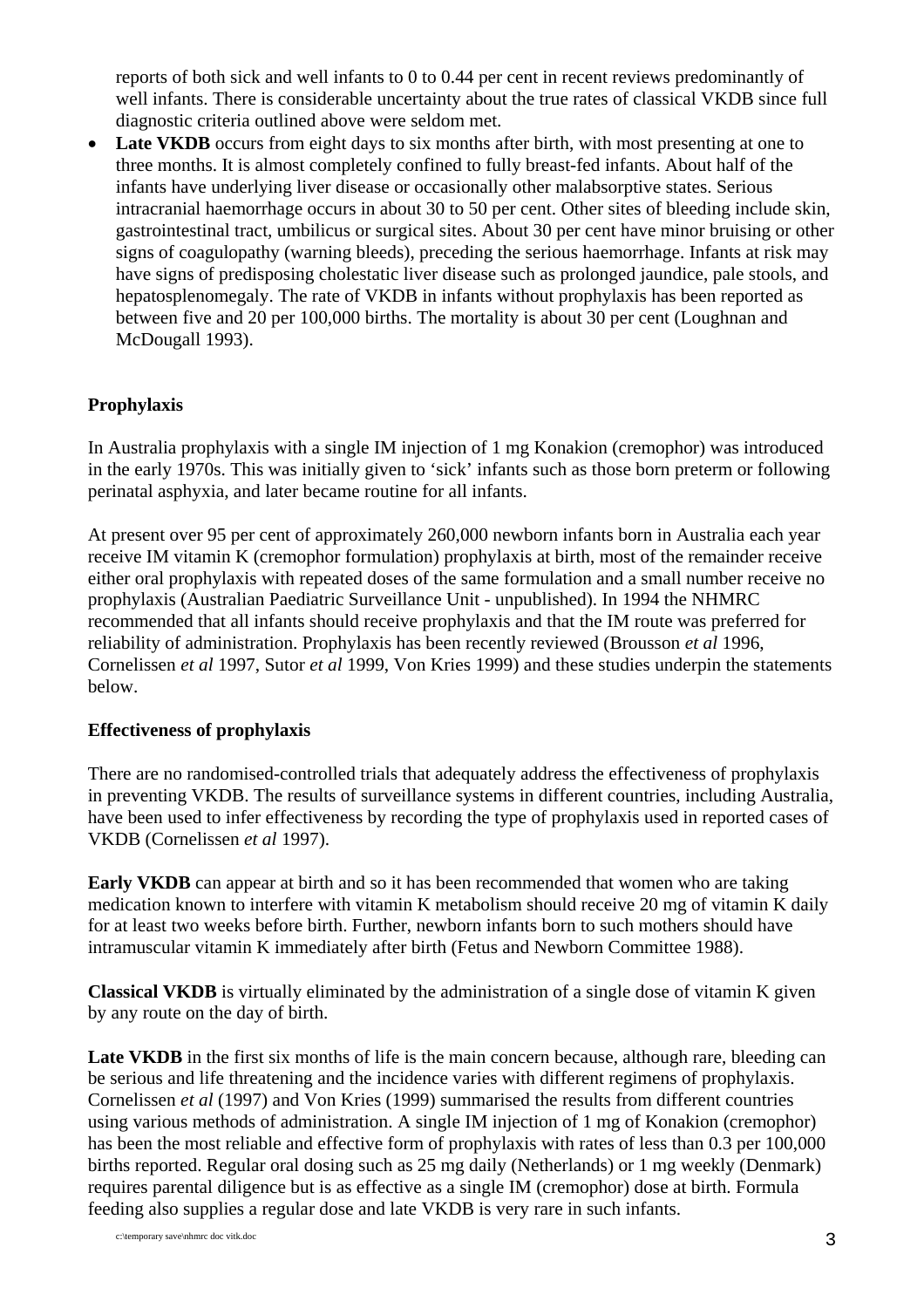Where the intended regimen is three oral doses of Konakion cremophor (usually on day one, later in the first week and at four to six weeks, the reported rates per 100,000 births have been 2.6 (Germany) and 2.5 (Australia). The rate for infants actually receiving the full course is lower at 1.8 and 1.5 respectively. In Germany an increased dose of Konakion cremophor to 2 mg at the three times was associated with a lower rate of 0.9 per 100,000 births (Von Kries 1999). A single oral dose of 1 to 2 mg of Konakion cremophor at birth is less effective, although the onset appears to be delayed (Loughnan and McDougall 1993) with reported rates per 100,000 births varying from 1.5 in the UK and Germany to 4.5 in Denmark and 6.5 in Switzerland.

### **Effectiveness of the new Konakion MM Paediatric (mixed micellar) preparation**

Intramuscular injection of 1 mg of Konakion MM in adults results in a slow rise in blood vitamin K levels suggesting a depot effect. In newborns a similar depot effect has been observed although this has only been studied in the first eight hours after injection. Tween vitamin  $K_1$  formulation is used in a single IM dose in the USA and has a similar initial pharmacokinetic profile to that of Konakion MM following IM injection in adults. After a single IM dose of a Tween preparation of vitamin  $K_1$ adequate vitamin K1 levels at 56 days are found in about 70 per cent of infants (Greer *et al* 1998). The relationship between blood levels and risk of bleeding are unclear. The effectiveness of IM Konakion MM or the Tween formulation in preventing late VKDB is not known.

Konakion MM is well absorbed orally. With three single doses (administered at days one, seven and 30) blood levels of vitamin  $K_1$  are adequate in 89 per cent at 56 days (Greer *et al* 1998). Proteins that accumulate in the blood when there is a deficiency of vitamin K (PIVKAs) were not detected in the 79 infants who received oral prophylaxis with Konakion MM.

The only data on effectiveness of oral Konakion MM comes from Switzerland where since 1995, 93 per cent of infants have received it by this route. The intended regimen was two oral doses of 2 mg, the first on day one and the second on day four. Three years of surveillance data reported by Schubiger *et al* 1999 found one case of classical VKDB and 11 definite cases of late VKDB in 247,000 cases. Nine of these 11 were found to have underlying liver disease. Of the remaining two, one had no prophylaxis and the other had the recommended two oral doses.

#### **Issues**

The following issues were addressed by the Working Party when forming their recommendations:

- The IM route of administration has been the preferred one in Australia. Use of the Konakion cremophor formulation has been shown to be effective in preventing late VKDB but will no longer be available in Australia by about October 2000. At present there are no data on the effectiveness of Konakion MM. A Tween preparation of vitamin  $K_1$  with absorption characteristics similar to Konakion MM is used in the USA and a single IM dose is recommended. The New Zealand draft recommendation is for a single IM dose of Konakion MM, and this is their preferred method of prophylaxis.
- Oral prophylaxis can be as effective as IM but requires daily or weekly dosing. There is not likely to be sufficient compliance to recommend this in Australia. Even with a two or three dose regimen there is significant non-compliance, as the Swiss case has demonstrated.
- The new formulation is not presented in a user-friendly way. Intramuscular administration requires a 1 mg dose in a 0.1 mL volume of injection (half that in the ampoule) increasing the risk of dosage error. This problem is magnified for very pre-term infants who would receive 0.5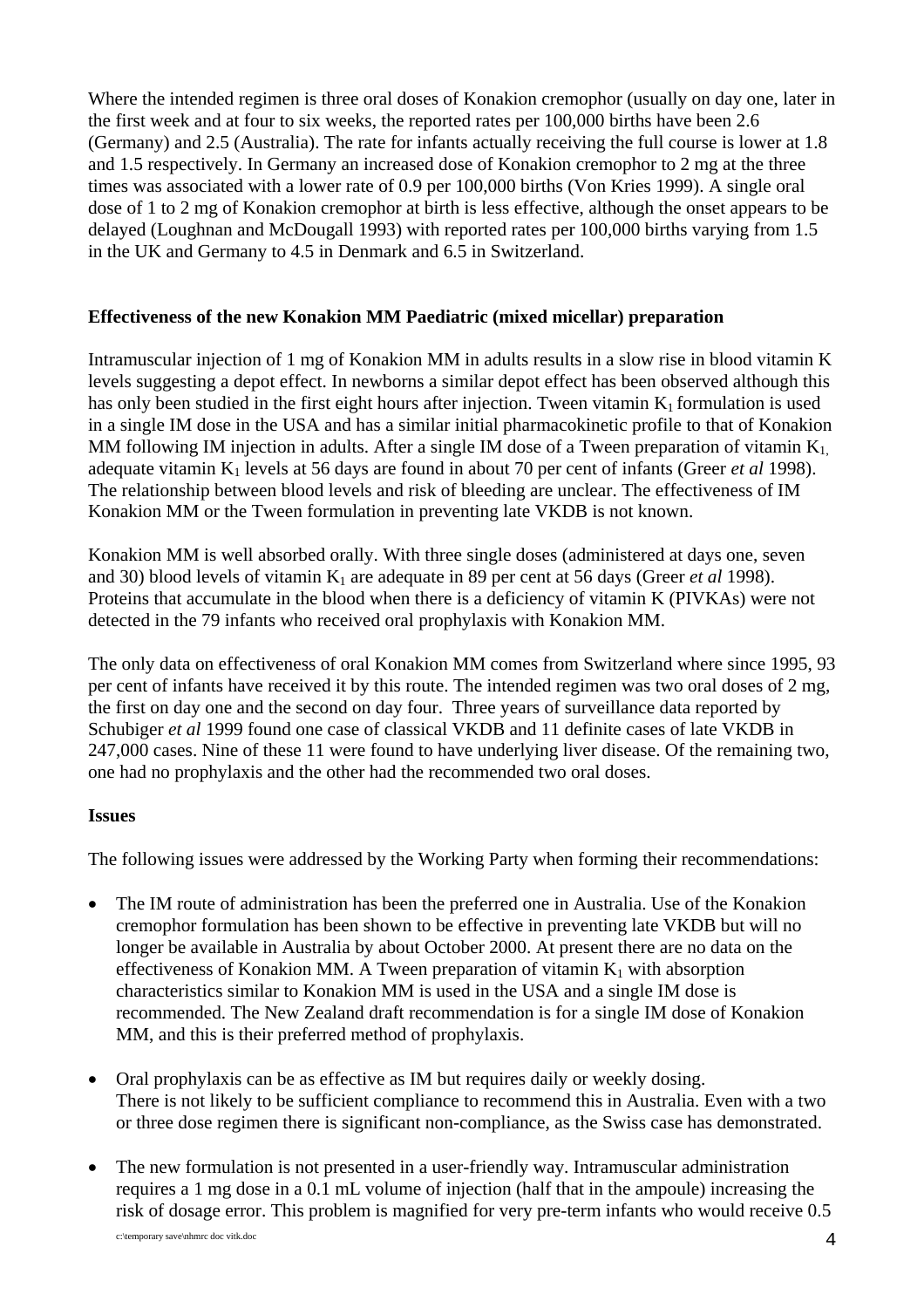mg in 0.05 mL. For oral use, glass ampoules are not user friendly for parents. This creates important practical issues in regard to the third oral dose that will need to be considered on a local level. The Working Party has made this concern clear to the manufacturer.

• As the duration of effect of oral or IM Konakion MM is not known, the Working Party considered the suggestion of a booster oral dose of 2 mg being given with the first immunisation. The purpose of this eight-week dose would be to prevent a small number of cases presenting late (about 12 per cent present beyond eight weeks of age). Data from Switzerland (Schubiger *et al* 1999) suggest that most of these late presenting cases will have associated liver disease and cholestasis.

Although there is one published report by Amedee-Manesme *et al* (quoted by Von Kries 1999), of good oral absorption of Konakion MM in the presence of cholestasis, this was in only three infants and a dose of 20 mg was used. An unpublished study of the effects of 2 mg given orally to a larger group of infants with cholestasis suggests that it is poorly absorbed (Shearer – personal communication). Since a dose of 2 mg of oral vitamin  $K_1$  is unlikely to be effective in infants with cholestasis, and late presenting VKDB following prophylaxis is rare in healthy infants, the Working Party have not recommended *routine* administration at eight weeks of age. The administration of this fourth oral dose of Konakion MM should remain a discretionary issue for the parent and the clinician.

- The amount of vitamin  $K_1$  in breast milk can be increased by maternal intake of supplemental vitamin  $K_1$  (Greer 1999). No data were found as to the effectiveness of this possible form of prophylaxis. The members of the working party were concerned that women might be discouraged from breastfeeding. Due to the large benefits both for the mother and infant the Commonwealth Government is committed to protecting, promoting and supporting exclusive breast feeding for at least the first four to six months of life (NHMRC 1996).
- **The advantage of IM administration is that no subsequent dosage is required. The advantage of oral administration in three doses is that it is non-invasive and that if 100 per cent compliance is achieved it may be almost as effective as IM administration.**
- There may be difficulty ensuring repeated oral doses of vitamin K in certain circumstances. Health Services need to take this into account when developing local protocols.

#### **Recommendations**

- 1. All newborn infants should receive vitamin K prophylaxis.
- 2. Healthy newborn infants should receive vitamin K either:
	- by intramuscular injection of 1 mg (0.1 mL) of Konakion MM at birth. This is the preferred route for reliability of administration and level of compliance.

#### Or

• as three 2 mg (0.2 mL) oral doses of Konakion MM, given at birth, at the time of newborn screening (usually at three to five days of age) and in the fourth week. The last dose is not required in infants predominantly formula fed. It is imperative that the third dose is given no later than four weeks after birth as the effect of earlier doses decreases after this time. Undertaking this form of prophylaxis requires that the parent accepts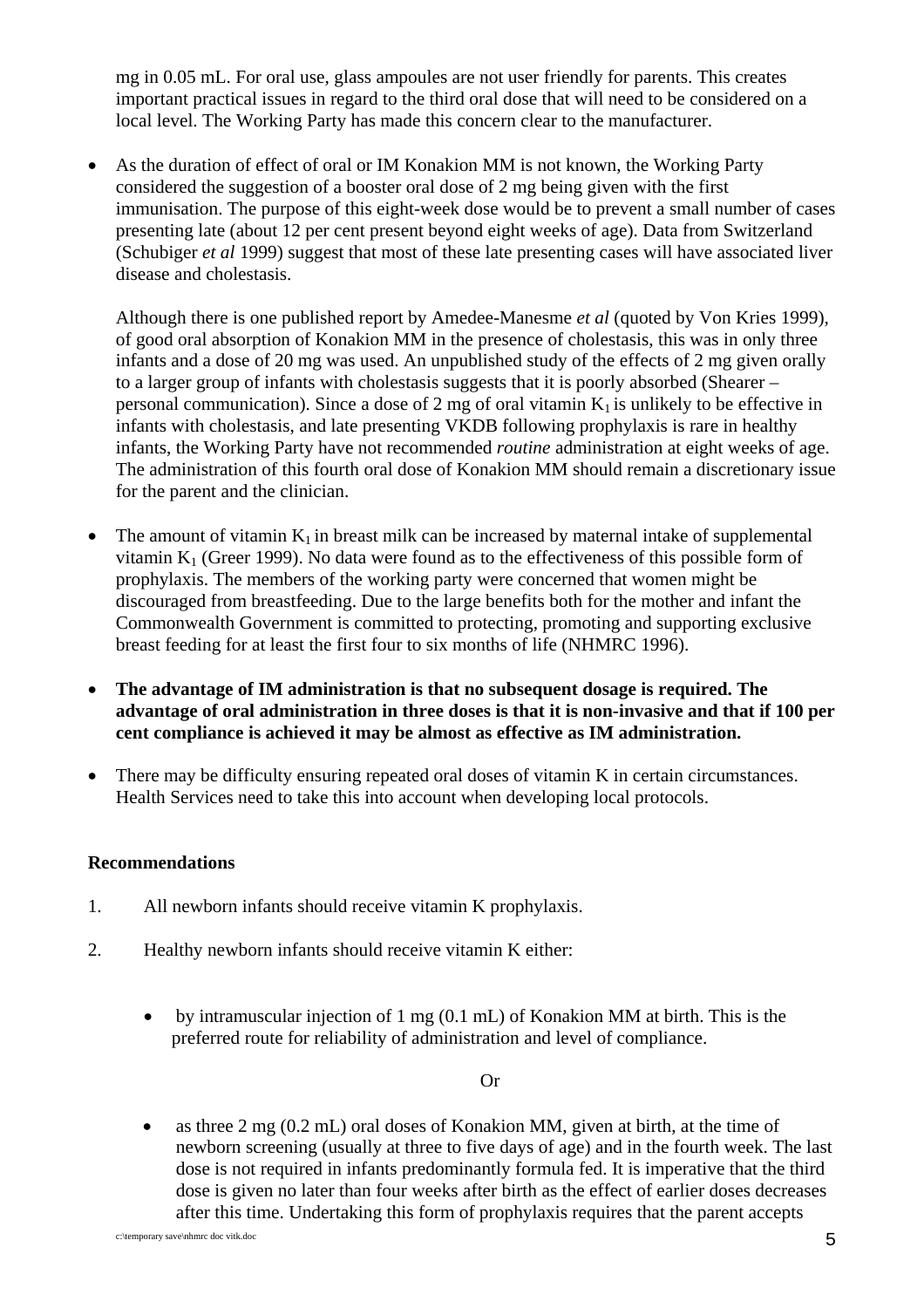responsibility and that clinicians support and advise them in the administration of the third dose.

If the infant vomits or regurgitates the formulation within one hour of administration, the oral dose should be repeated. If at the time any oral dose is to be given the infant is sick, vomiting or unable to take it by mouth, then medical advice should be sought as to whether the intramuscular preparation should be given.

- 3. Newborns who are too unwell and are unable to take oral vitamin K (or whose mothers have taken medications that interfere with vitamin K metabolism) should be given 1 mg of Konakion MM by intramuscular injection at birth. A smaller intramuscular dose of 0.5 mg (0.05 mL) should be given to infants with a birth weight of less than 1.5 kg.
- 4. Parents should receive written information during the antenatal period about the importance of vitamin K prophylaxis, and the options of oral or intramuscular prophylaxis. Health practitioners and institutions should ensure that appropriate informed consent procedures are in place and are followed.
- 5. A mechanism should be in place to ensure that the decision made antenatally about the method of prophylaxis is communicated to staff caring for the mother during childbirth and post-natally.
- 6. Hospitals should have written protocols for medical and nursing staff to administer prophylactic vitamin K to infants. These should include that it be routine practice to record the date, dose and method of administration in the infant's personal health record.
- 7. Child health workers and parents should be aware that unexplained bleeding or bruising in infants is uncommon and should be promptly investigated and treated. Information on unexplained bleeding should be included in the general information given to parents antenatally.
- 8. Further research should be undertaken into the implementation strategies for oral Konakion MM and for the efficacy of Konakion MM by any route. The possibility of prophylaxis via maternal supplementation to enhance levels of vitamin K in breast milk should also be investigated.
- 9. The Australian Paediatric Surveillance Unit should be supported to continue monitoring the incidence of VKDB.

These recommendations will be reviewed as further information becomes available.

The Konakion MM Paediatric Product Information is currently being updated to reflect the Joint Statement and Recommendations.

The NHMRC has developed information for parents.

These guidelines were endorsed at the 137th Session of Council, 13 October 2000.